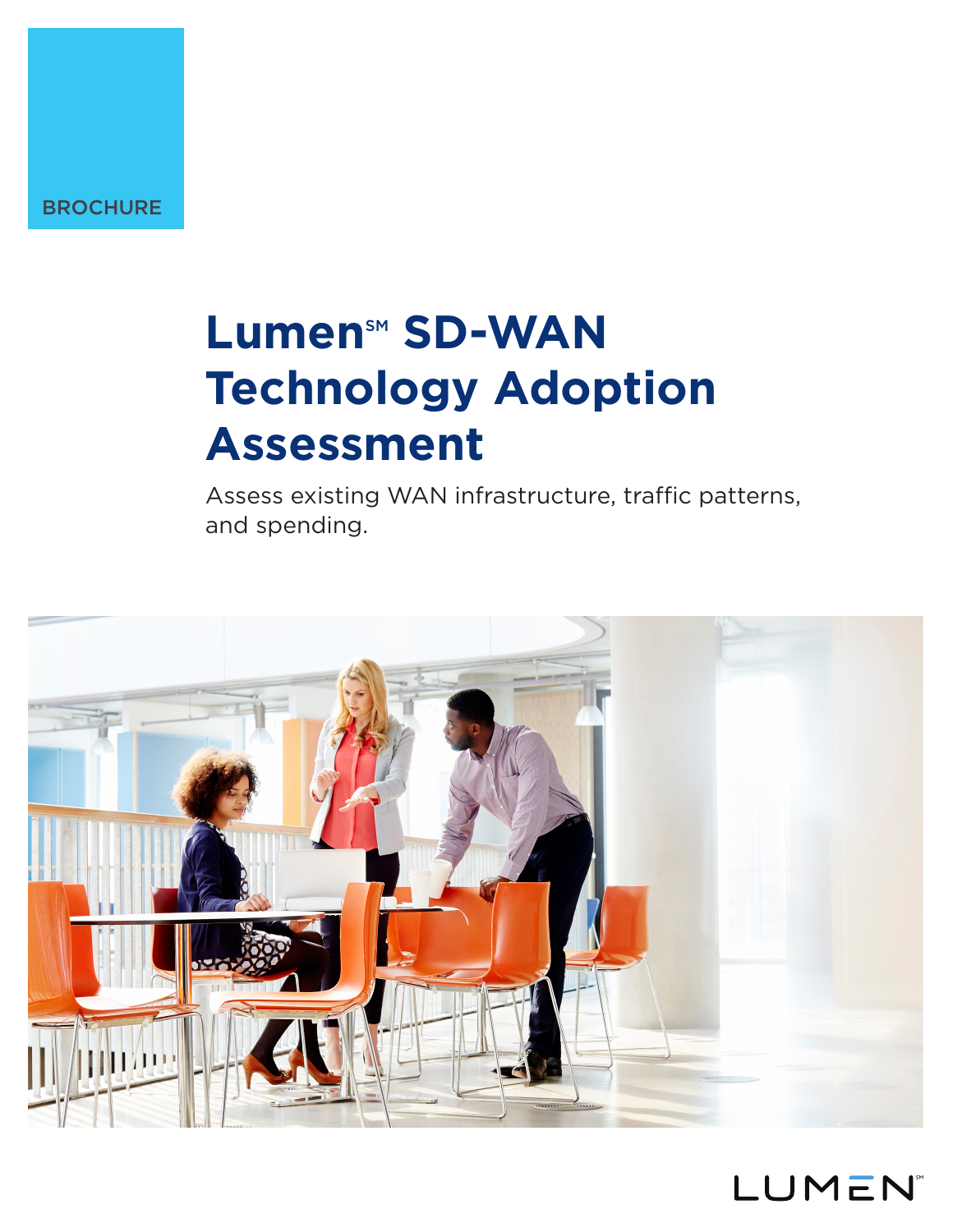### Summary

In today's competitive marketplace, your company needs to modernize its IT environment in order to survive and thrive. However, you may be challenged by the adoption of new technologies.

Lumen SD-WAN Technology Adoption Assessment can help you identify top network transformation objectives and better understand the financial and resource requirements that are necessary to meet your corporate goals and objectives, ultimately helping you save time and money.

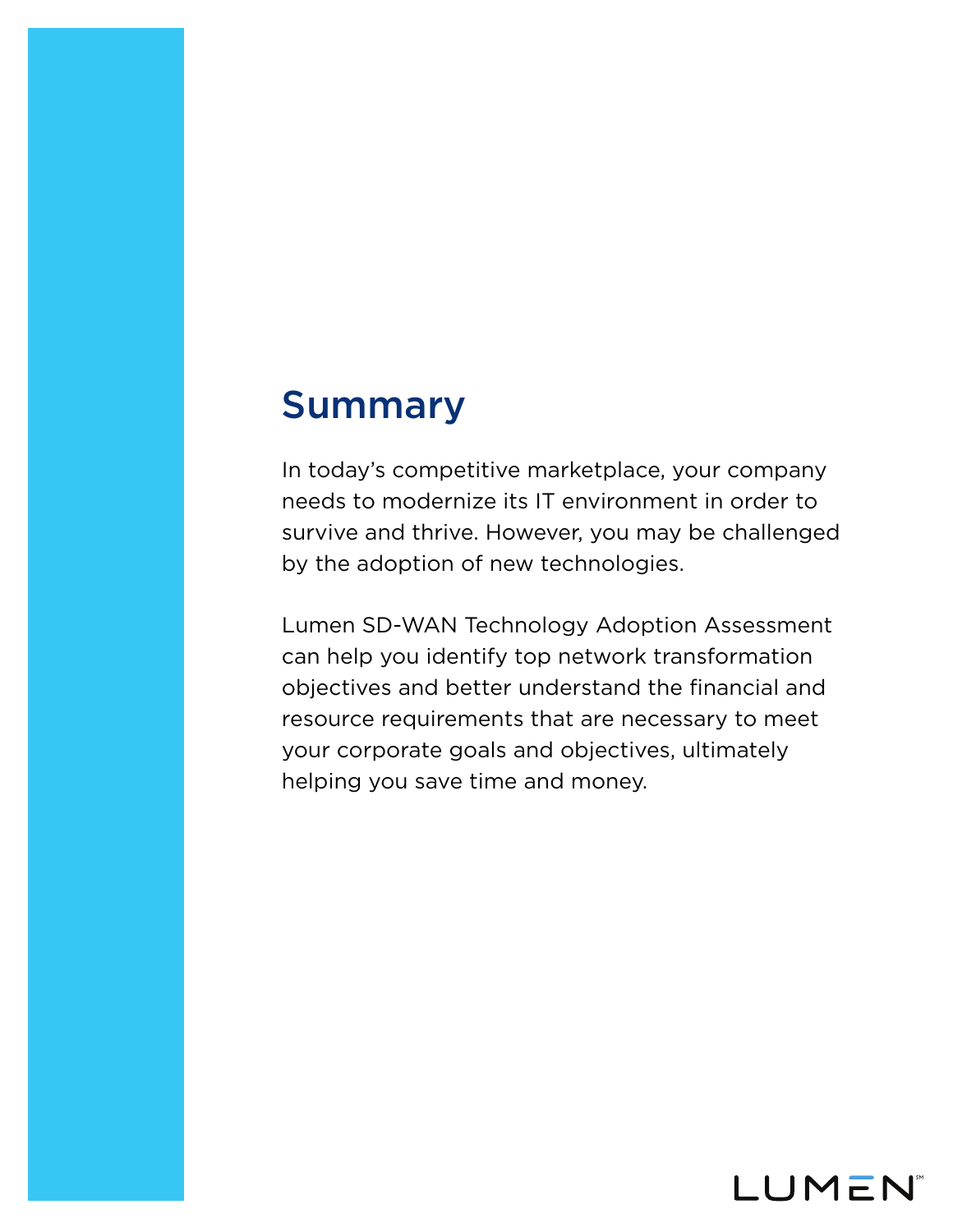### Business Solutions

Lumen SD-WAN Technology Adoption Assessment gives you insight into your WAN infrastructure, network traffic patterns and existing network costs. In addition, the assessment will make consolidation recommendations, providing you with a recommended go-forward plan to incorporate SD-WAN into your current architecture. This, along with the insights you gain about your network performance, can help you make informed decisions that drive better business outcomes.

### **Activities**

- Meet with technical and business leaders to understand business requirements and the network target architecture required to meet your objectives
- Review your company's existing LAN/WAN architecture
- Identify critical applications and interdependencies, as well as internet and cloud breakout locations

## Why Choose the Lumen SD-WAN Technology Adoption Assessment?

The SD-WAN Technology Assessment can deliver expertise and automation to help you improve network visibility and security, optimize bandwidth and lower your total cost of ownership.

Contact Lumen today to reserve your SD-WAN Technology Adoption Assessment.

#### Service Terms

The following are some of the assumptions for executing this work package:

- Availability of requirements documents with detailed information on:
	- Remote and hub sites
	- Existing and target WAN transports including 3G/4G
	- WAN/LAN interface requirements
	- Quality of Service (QoS) requirements
	- Security requirements such as Internet breakout, cloud breakout

LUMEN

- Site-specific bandwidth requirements for remote and hub sites
- Central platform and site-specific redundancy requirements
- Any other specific design considerations and exclusions